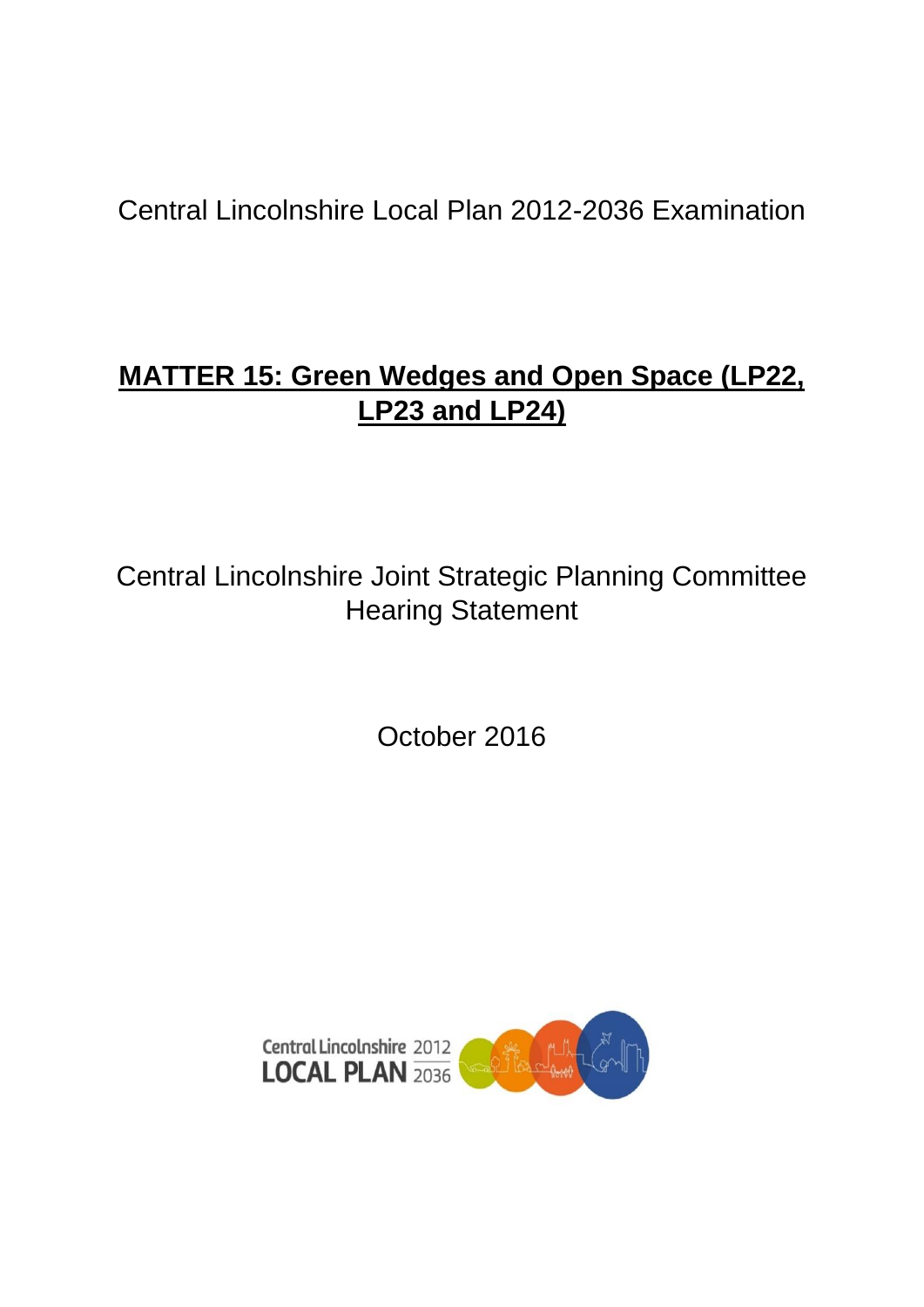## **MATTER 15: Green Wedges and Open Space (LP22, LP23 and LP24)**

#### **Issue 15A - Green Wedges Policy LP22**

#### *Q 1. How were the 'Green Wedges' identified on the Policies Map and what process was followed? What evidence-based documents were used to inform this process?*

Green Wedges are a planning policy tool that have been used in Central Lincolnshire for 20 years. The adopted City of Lincoln, North Kesteven and West Lindsey Local Plans set out Green Wedge policy and designations that focus around Lincoln. Additionally, the West Lindsey Local Plan designates Settlement Breaks (which are very similar in intent to Green Wedges) between identified settlements. These existing Green Wedge designations were the starting point for the consideration of Green Wedges in the Central Lincolnshire Local Plan.

The Central Lincolnshire Green Wedge and Settlement Breaks Review (**PS.EVR22 and PS.EVR22 Appendix)** sets out the process that was followed to inform the identification of the Green Wedges shown on the Central Lincolnshire Policies Map. This Review was first prepared to support the publication of the Further Draft Local Plan (**LP02**) and was later updated in April 2016 in light of responses received to the Further Draft Local Plan consultation, to support the publication of the Proposed Submission Local Plan (**LP03**). In summary, the approach was to review existing Green Wedges and Settlement Breaks in the adopted Local Plans, as well as any proposals for new Green Wedges put forward at public consultation on the Further Draft Local Plan, via an assessment of whether they met the criteria to be designated as a Green Wedge as set out on page 8 of **PS.EVR22 Appendix.**

#### **Q2. Are the Green Wedge designations justified, effective and consistent with national** *policy? Are there any significant factors that indicate that any sites should not have been designated?*

Yes the Committee believes the Green Wedge designations are justified, effective and consistent with national policy.

They are based on a robust analysis and assessment of whether they meet the criteria for designation as Green Wedges. They have been subject to public consultation during the preparation of the Plan, which demonstrated strong local support for the Green Wedge approach and preventing the coalescence of settlements.

The NPPF does not contain a specific reference to Green Wedges, however their designation is considered to be consistent with national policy, including para 109 of the NPPF "..protecting and enhancing valued landscapes…" and para 114, which requires Local Planning Authorities to set out a strategic approach to planning for networks of biodiversity and green infrastructure.

The Committee are of the view that there are no significant factors that indicate the Green Wedges as shown on the Policies Map should not have been designated.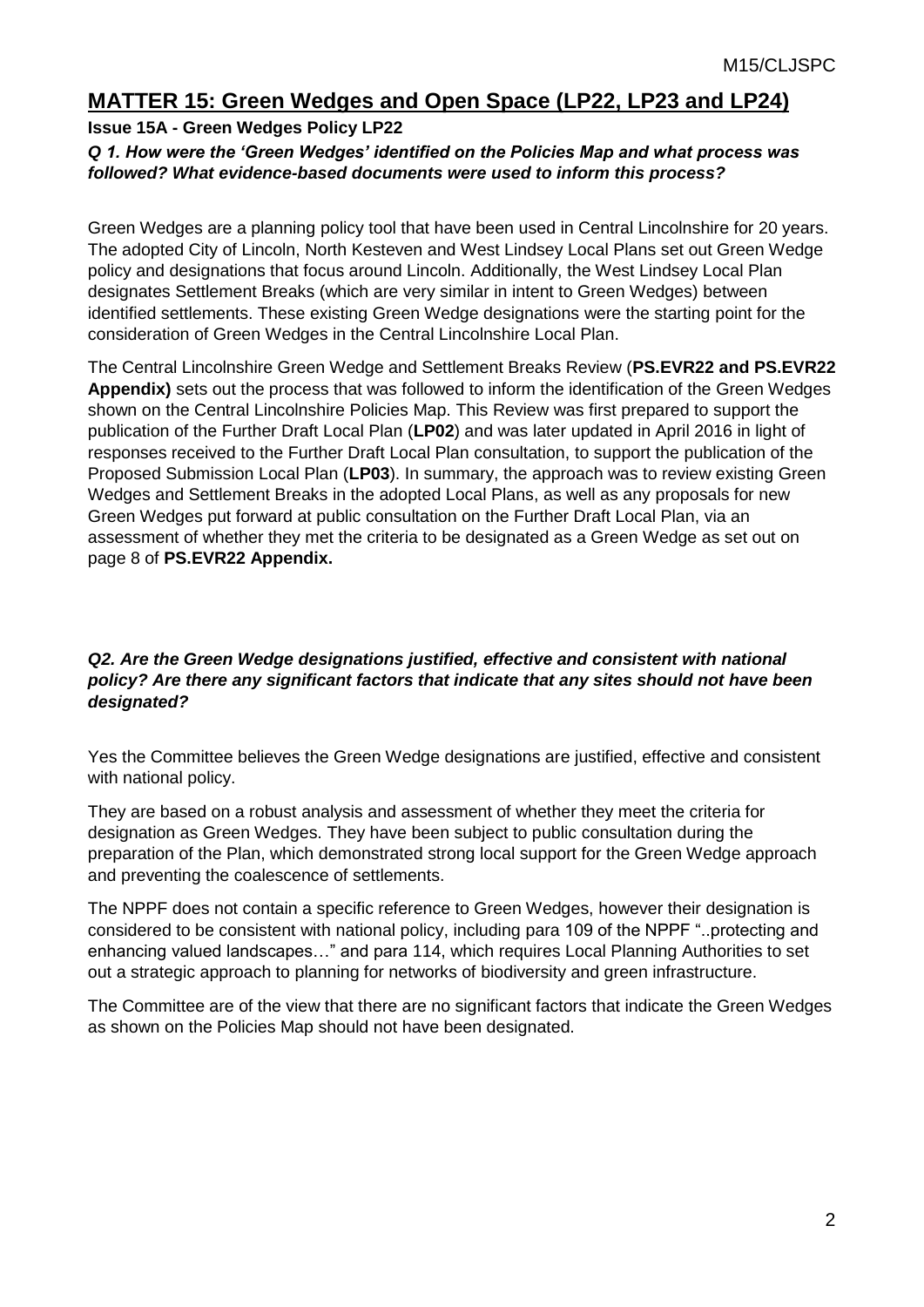#### *Q3. Are there any areas where evidence-based documents recommended inclusion within a Green Wedge that were not taken forward into the Local Plan? If not, why not? Is this justified?*

The following table sets out those areas the Central Lincolnshire Green Wedge and Settlement Break Review recommended were included within a Green Wedge but which were not taken forward into the submitted Local Plan. The reasoned justification is in the last column.

| Name of area and<br><b>Green Wedge</b>                                                                   | <b>Existing Green</b><br>Wedge in<br><b>Adopted Local</b><br>Plans?                                             | Outcome in the<br><b>Local Plan</b> | <b>Reasoned</b><br><b>Justification</b>                                                                                                                                                                                                                                                                                                                                          |
|----------------------------------------------------------------------------------------------------------|-----------------------------------------------------------------------------------------------------------------|-------------------------------------|----------------------------------------------------------------------------------------------------------------------------------------------------------------------------------------------------------------------------------------------------------------------------------------------------------------------------------------------------------------------------------|
| Land north of Honeyholes<br>Lane (CL4084),<br><b>Welton/Dunholme Green</b><br>Wedge                      | Yes.<br>Welton/Dunholme<br><b>Settlement Break</b>                                                              | <b>Residential Allocation</b>       | Planning permission<br>has been granted for<br>this site                                                                                                                                                                                                                                                                                                                         |
| Land south of Cherry<br>Willingham at Eastfield<br>Rise Farm, Canwick to<br>Washinborough Green<br>Wedge | No. Part of an<br>extension to the<br>Canwick to<br>Washingborough<br>proposed by the<br>Green Wedge<br>Review. | No allocation or<br>designation     | Planning permission<br>has been granted for a<br>marina and associated<br>leisure and tourism<br>uses which would be in<br>conflict with the role<br>and function of the<br>Green Wedge                                                                                                                                                                                          |
| Land off Millbeck Drive,<br>Lincoln (CL1882)                                                             | Yes. Burton to<br>Nettleham Green<br>Wedge                                                                      | <b>Residential Allocation</b>       | This site lies south of<br>the A46 adjacent to the<br>built up area of Lincoln.<br>The Green wedge<br>Review didn't<br>specifically identify this<br>area as no longer<br>meeting the Green<br>Wedge criteria,<br>however, it did<br>recommend that an<br>alternative southern<br>boundary to the Green<br>wedge would be to<br>stop at the A46<br>(section 5, para 5,3,<br>p9). |
| Land off Wolsey Way,<br>Lincoln (CL1687)                                                                 | Yes. Burton to<br><b>Nettleham Green</b><br>Wedge                                                               | <b>Residential Allocation</b>       | Planning permission<br>has been granted for<br>site                                                                                                                                                                                                                                                                                                                              |
| Land off Lincoln Road,<br>Skellingthorpe (CL1208)                                                        | Yes.<br>Skellingthorpe<br>Green Wedge                                                                           | <b>Residential Allocation</b>       | The Green Wedge<br>Review didn't<br>specifically identify this<br>area as no longer<br>meeting the Green<br>Wedge criteria<br>however, it did identify<br>that this part of the<br>Green Wedge could<br>potentially<br>accommodate some<br>development adjacent                                                                                                                  |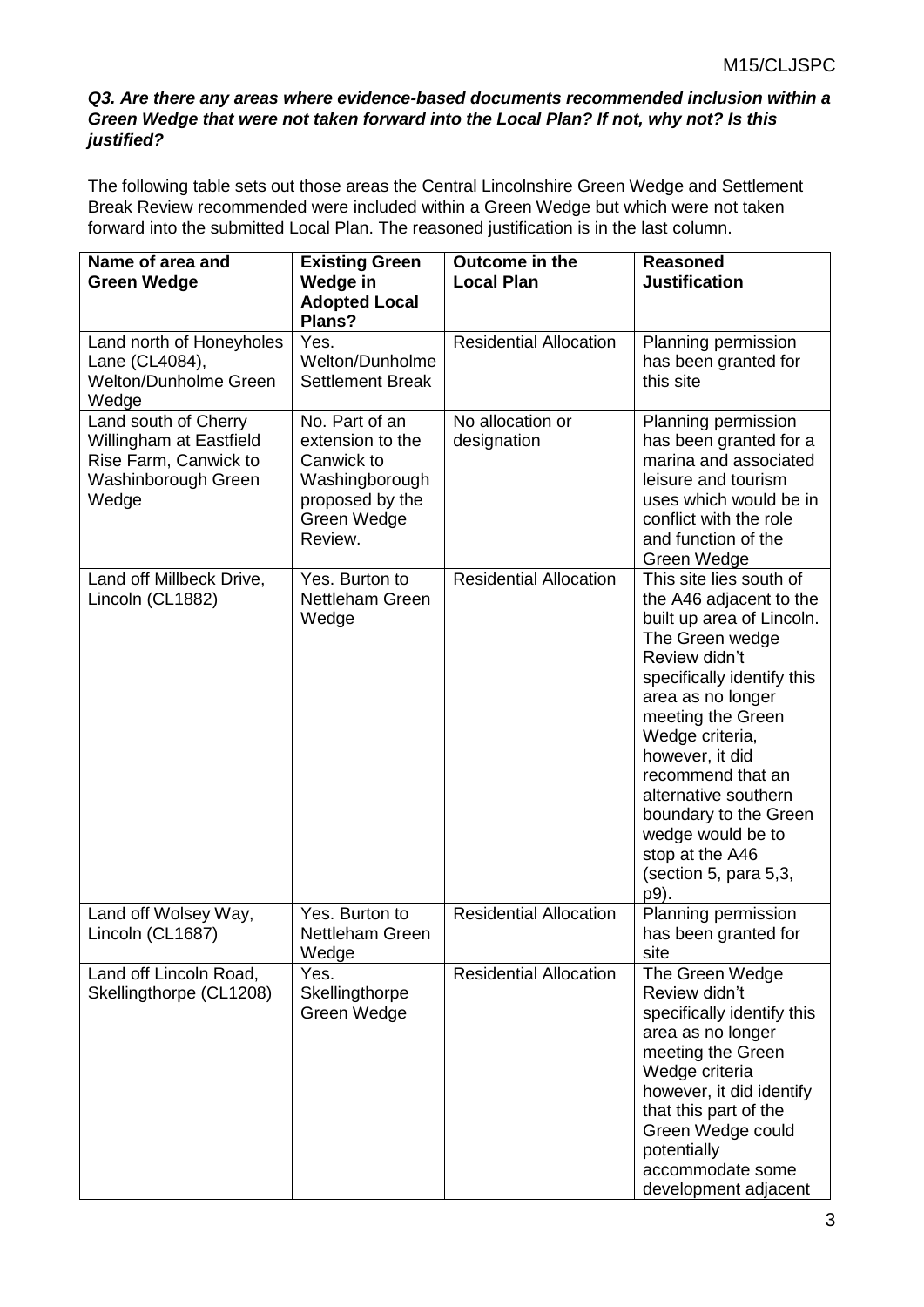|                                                          |                                             |                                                  | to the built up area of<br>Skellingthorpe (section                                                                                                                                                                                                                                                                      |
|----------------------------------------------------------|---------------------------------------------|--------------------------------------------------|-------------------------------------------------------------------------------------------------------------------------------------------------------------------------------------------------------------------------------------------------------------------------------------------------------------------------|
|                                                          |                                             |                                                  | 5, para 5.63                                                                                                                                                                                                                                                                                                            |
| Land at Grange Farm,<br>South West Quandrant<br>(CL4668) | Yes. Witham<br><b>Valley Green</b><br>Wedge | Sustainable Urban<br><b>Extension Allocation</b> | The Green Wedge<br>Review didn't<br>specifically identify this<br>area as no longer<br>meeting the Green<br>Wedge criteria<br>however, it did identify<br>that this part of the<br>Green Wedge has the<br>most scope to<br>accommodate some<br>development due to its<br>width (section 5, para<br>5.105 and 5.120, p32 |
|                                                          |                                             |                                                  | and p34).                                                                                                                                                                                                                                                                                                               |
| Land off Mendip Avenue,<br>North Hykeham (CL920)         | Yes. Witham<br><b>Valley Green</b><br>Wedge | <b>Residential Allocation</b>                    | Planning permission<br>has been granted for<br>site                                                                                                                                                                                                                                                                     |
| Land to the north of<br>Station Road (CL1068)            | Yes. Waddington<br>to Bracebridge           | <b>Residential Allocation</b>                    | Planning permission<br>has been granted for<br>site                                                                                                                                                                                                                                                                     |

#### *Q4. What is the justification for the Green Wedges identified on the Policies Map (Inset Map 1 – Lincoln) including Anglian Water's Recycling Centres at Lincoln, Waddington and South Hykeham? How does Policy LP22 respond and relate to existing, established premises? Does it allow for the sustainable consolidation or expansion of such operations? Is it effective in this regard?*

Anglian Water's Recycling Centres (WRCs) at Washingborough Road, Canwick, Brant Road, Waddington and South Hykeham lie within existing Green Wedges designated in the adopted Local Plans for the City of Lincoln or North Kesteven which are now shown on the Central Lincolnshire Local Plan Policies Map.

Existing utilities infrastructure, including WRCs, are an acceptable land use within Green Wedges. There are various 'non open space' uses within the Green Wedges shown on the Policies Map, especially in those parts of the Green Wedge close to the urban area. Such existing land uses include limited residential uses, commercial and leisure uses.

Whilst the intent of the Green Wedge policy is to protect the open and undeveloped character of areas within them to prevent the physical merging of settlements, it is not intended that Green Wedges should operate as an absolute restriction on all development proposals. Certain types of development may be acceptable, so long as they do not have a detrimental impact on the role and function of Green Wedge within which they are situated. The policy does not specify what type of development is considered acceptable in a Green Wedge as it was felt that this approach would make the policy excessively prescriptive.

Having carefully considered Anglian Water's representations and following subsequent liaison with Anglian Water, the Committee suggests that policy LP22 would benefit from additional supporting text to provide clarity as to how the policy relates to proposals for existing development within a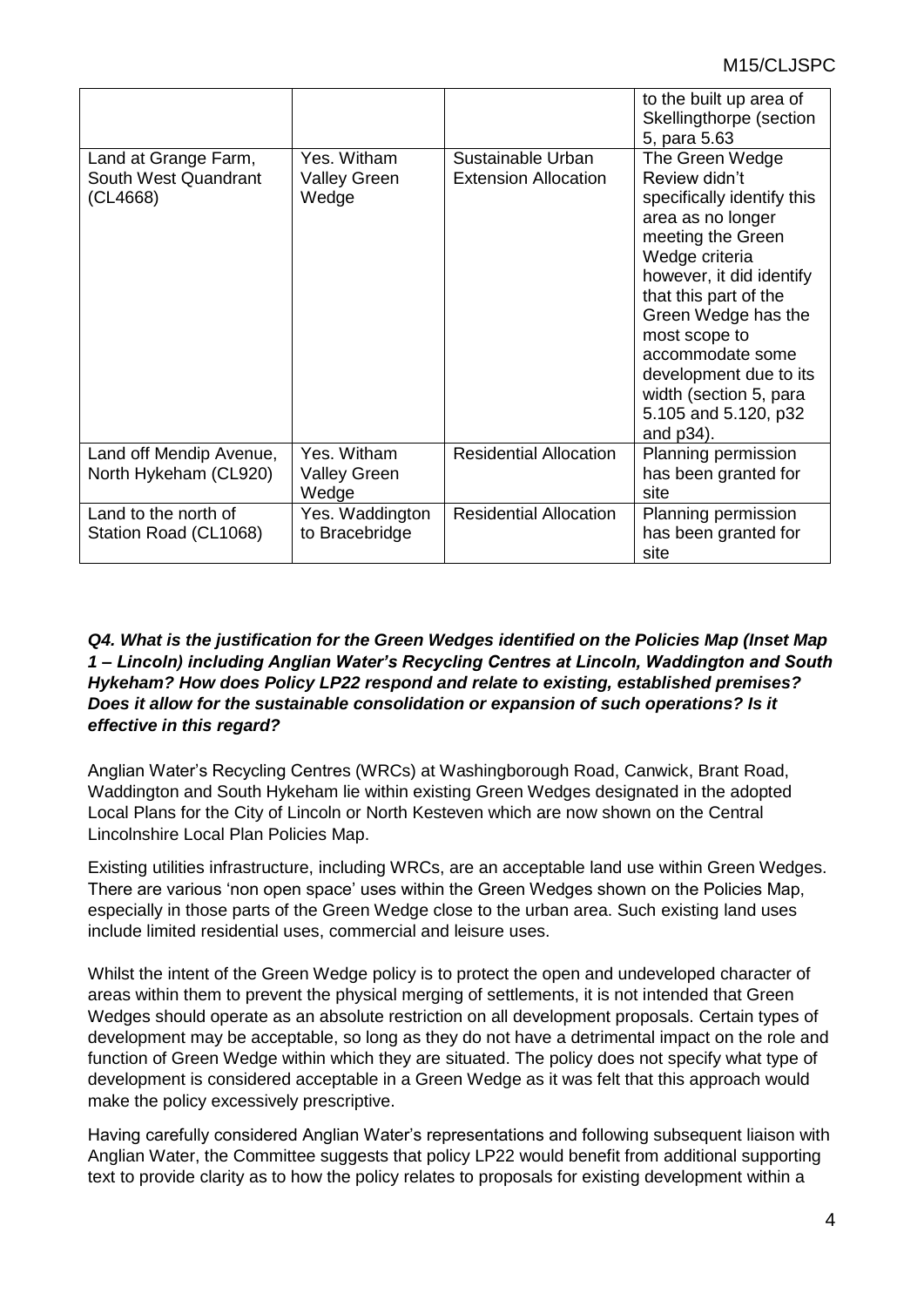Green Wedge (suggested modification Main/SC/29). The Committee has email confirmation (dated 7/10/16) from Anglian Water confirming this meets its concern.

Add new paragraph after 5.7.3:

"**5.7.4 There are various existing 'non-open space' uses within the Green Wedges. Such uses should not develop in a way which harms the role and function of the Green Wedge within which they are situated. Acceptable development proposals within a Green Wedge may include agricultural and forestry related development, green space, sport and recreation land uses, re-use of rural buildings and minor extensions or alterations to existing dwellings, provided they do not adversely affect the overall character of the Green Wedge and meet the terms of other relevant Local Plan policies. Essential development, such as required by a public or private utility to fulfil their statutory obligations, or the provision of strategic transport infrastructure, will be acceptable provided other relevant Local Plan policies are satisfied**".

#### *Q5. What is the justification for including land between Welton and Dunholme, to include site CL1187, within a Green Wedge?*

Land between Welton and Dunholme is an existing Settlement Break designation in the adopted West Lindsey Local Plan (**CLP3**, p47 and **CLP3D**). This designation was reassessed in the Central Lincolnshire Green Wedge and Settlement Breaks Review (pages 55-57). The Review found that the existing Settlement Break boundaries were strong and defensible, following distinctive features, such as roads and field boundaries. The Review also identified that the existing Settlement Break has and continues to experience significant development pressure. New development would be highly visible and undermine the visual separation of the two settlements through significant narrowing of the break.

The purpose of the Green Wedge in this location is to provide both physical and visual separation in order to maintain settlement identity and prevent the merging of Welton and Dunholme. Land along Rylands Road and including CL1187, makes a significant contribution to this aim by providing a clear visual break (para 6.8, p56 of **PS.EVR22 Appendix**).

#### *Q6. What is the justification for including land at Urban Street, Bracebridge Heath (site CL416) within a Green Wedge?*

Land at Urban Street, Bracebridge Heath forms part of an existing Green Wedge designation in the adopted North Kesteven Local Plan (**CLP2**, p101 and **CLP2A**, Inset 9). This designation was reassessed in the Central Lincolnshire Green Wedge and Settlement Breaks Review (pages 38- 42). Land at Urban Street falls within landscape zone C2. The Review found that the existing Green Wedge boundaries within this landscape zone were strong and defensible, generally following the existing built up area of Lincoln to the north and west and Bracebridge Heath to the east. Zone C2 contributes to the role of this Green Wedge as a green lung into the urban area of Lincoln by providing a continuous link from the built up area of Lincoln to the open countryside to the south of Station Road. Zone C2 also provides strategic landscape and wildlife links from east to west, by adjoining the adjacent Canwick to Washingborough Green Wedge to the north east. There are striking, open views from this location towards the Lincoln cliff limestone scarp, an important landscape feature that contributes to the setting and character of Lincoln and the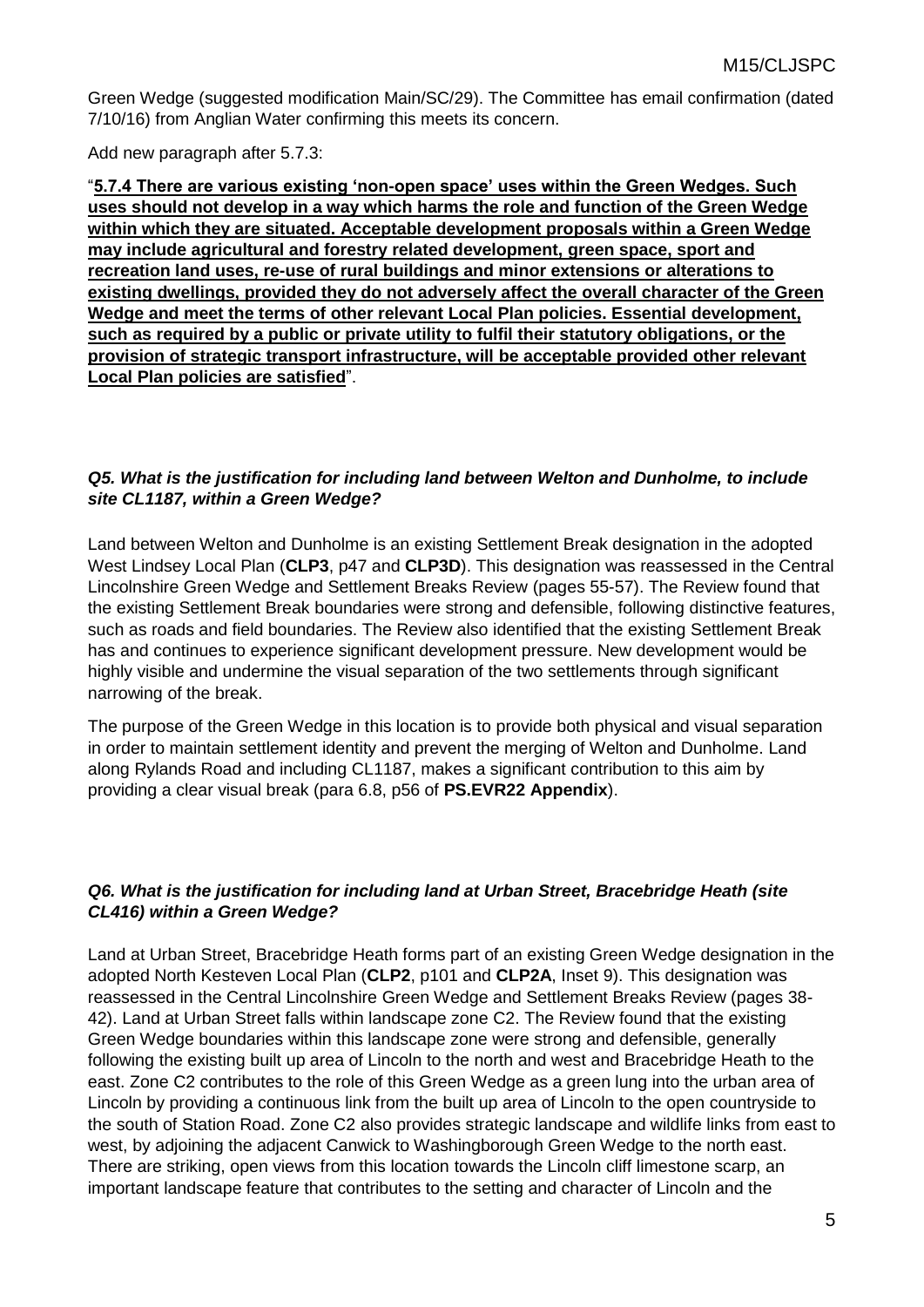surrounding villages. This landscape zone also offers informal recreation opportunities via a number of linked footpaths and bridleways.

The Review identified that the existing Waddington to Bracebridge Green Wedge has and continues to experience significant development pressure, and concluded that there was limited scope to accommodate future development within landscape zone C2 due to sensitivity of the landscape to change (para 5.139, p40, **PS.EVR22 Appendix**).

#### *Q7. What is the justification for including land at the University of Lincoln's Riseholme Campus within a Green Wedge? Is it necessary or appropriate given the existing use of the site and existing designations?*

Land at Riseholme Campus is an existing Green Wedge designation in the adopted West Lindsey Local Plan (**CLP3**, p47 and **CLP3D**). This designation was reassessed in the Central Lincolnshire Green Wedge and Settlement Breaks Review (pages 9-13). The Review recommended that the existing Green Wedge to the north of Riseholme Campus (landscape zone I2) could be considered for removal from the Green Wedge designation as it did not meet the criteria for designation (section 5, para 5.20, p11, **PS.EVR22 Appendix**). This recommendation was followed through onto the Central Lincolnshire Policies Map and therefore the northern boundary of the Burton to Nettleham Green Wedge had to be redrawn. The northern boundary of the Risholme Campus was felt to be a logical and defensible boundary. The Review concluded that this part of the Green Wedge continued to meet the criteria for designation.

The Committee considers that it is both necessary and appropriate for a Green Wedge in this location. As explained in response to Q4, there are various existing 'non open space' uses within the Green Wedges. These are appropriate so long as they do not conflict with the role and function of the Green Wedge in which they are located.

The majority of Riseholme Campus is designated as a Registered Historic Park and Garden for its special historic interest. The Green Wedge designation in this location serves a much wider purpose, principally protecting the setting and character of Lincoln and its relationship with the surrounding countryside and, as a recreational resource, with informal opportunities for residents of Riseholme, Nettleham and Lincoln to access the countryside close to where they live via a network of public rights of way.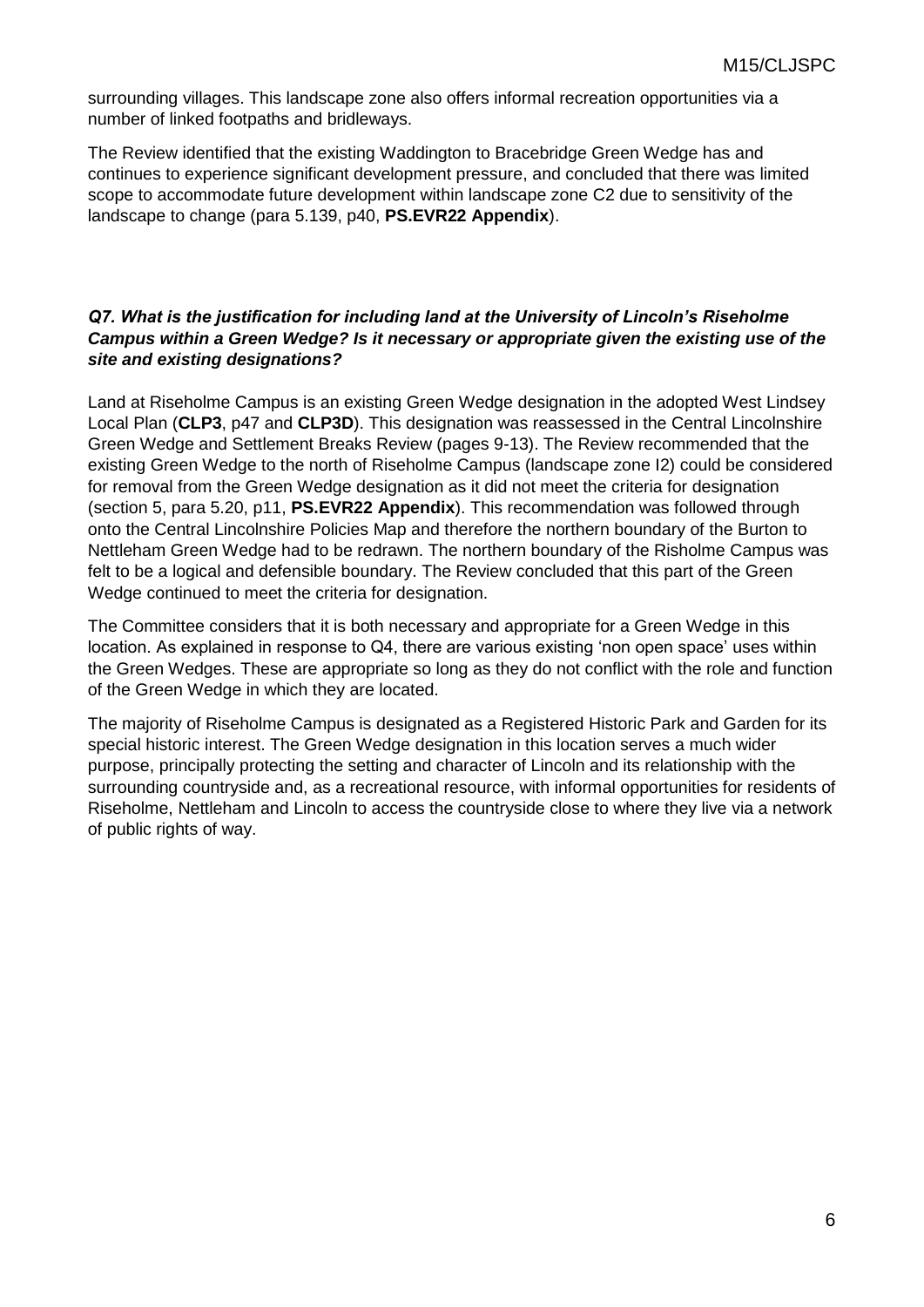*Issue 15b – Local Green Space and Other Important Open Space Policy LP23*

#### **Q8. How are the designations of Local Green Space within the Plan consistent with** *paragraphs 76-77 of the Framework? Does Policy LP23 meet the tests in national policy?*

Yes the Committee believes that the Local Green Space designations within the Plan are consistent with national policy and in particular, paragraphs 76 and 77 of the NPPF.

Paragraph 76 enables local communities through Local Plans or Neighbourhood Plans to identify, for special protection, areas that are of particular importance to them and that Local Green Spaces should only be designated when a plan is prepared or reviewed. Nominations for sites to be considered for designation as Local Green Space in the Local Plan were sought very early in the development of the Local Plan at the Preliminary Draft Plan stage. Local communities were given a further opportunity to identify sites at the Further Draft Plan stage and comment on those sites already submitted that were proposed for designation as Local Green Spaces. The designations of Local Green Space in the Plan are therefore those that have been put forward during the preparation of the Local Plan and identified by local communities, not the Committee.

Paragraph 77 is clear that a Local Green Space designation will not be appropriate for most green areas or open space. The designation should only be used where:

- The green space is in reasonably close proximity to the community it serves;
- The green area is demonstrably special to a local community and holds a particular local significance, for example because of its beauty, historic significance, recreational value (including as a playing field), tranquillity or richness of its wildlife; and
- Where the green area concerned is local in character and is not an extensive tract of land.

Each site designated on the Policies Map and all other candidate sites were assessed against the tests set out in paragraph 77 and only sites that met these tests are designated on the Policies Map as Local Green Space. The evidence which demonstrates that this assessment has taken place is contained within the Evidence Report for LP23: Local Green Space and other Important Open Space, April 2016 (**PS.EVR23**). Table 2-1 and supporting text, (p2-4) of Appendix 1 of **PS.EVR23** explains how the criteria in paragraph 77 has been interpreted and applied in Central Lincolnshire.

Paragraph 1 of Policy LP23 reflects paragraph 78 of the NPPF, which rule out development on Local Green Space other than in very special circumstances.

#### *Q9. How were areas of Local Green Space identified on the Policies Map and what process was followed? What evidence –based documents were used to inform this process?*

The methodology and rationale for the identification of Local Green Space on the Policies Map is clearly set out in the Evidence Report for LP23: Local Green Space and other Important Open Space, April 2016 (**PS.EVR23**) see sections 3, 4 and 5 in particular (p3 to 5), and Appendix 1, section 2, (p1).

In summary, there were a number of stages to the assessment of nominated sites for designation as Local Green Spaces. In submitting sites for consideration, local communities were asked to provide a map of the site, set out why they thought the site was important and how the site met the criteria for designation as set out in paragraph 77 of the NPPF. Sites submitted without a map or where it was not possible to identify the location from the submission, were removed from the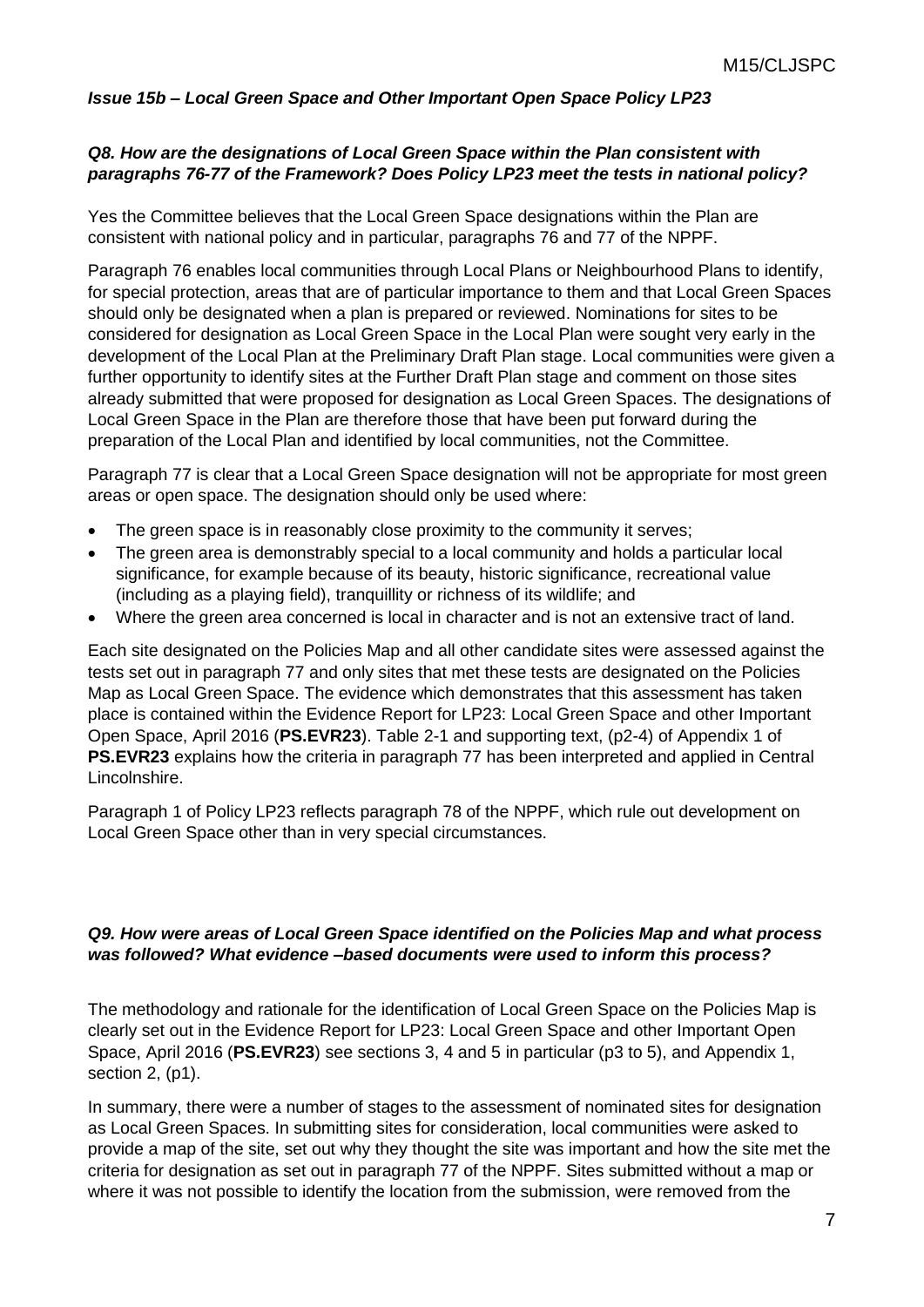assessment process. A further site sieve was undertaken for those sites that were considered to be an extensive tract of land, not in close proximity to the community they serve or linear corridors protected under other legislation. For the remaining sites, information was obtained on planning history and existing permissions, environmental designations and the status of the site in relation to other emerging allocations in the Local Plan. Each site was then visited by a Planning Officer to check site boundaries on the ground and to record observations against the NPPF criteria. A detailed database record for each site was created to record information obtained from each Local Plan stage consultation and site visits. A list of sites suitable for designation was drawn from these detailed records and a justification provided as to why a site was suitable for designation or why it had been rejected. Where there were objections at the Further Draft Plan stage to any site proposed for designation as a Local Green Space, or to sites that had not been designated, these sites were reconsidered.

The key pieces of evidence that were used to inform the selection process included; the site nominations made by local communities, site visits, the Lincolnshire Historic Environment<sup>1</sup> Record, the CPRE Tranquillity Map<sup>2</sup> and GIS layers held by the Central Lincolnshire Authorities for environmental designations, such as Local Wildlife Sites, Local Nature Reserves and Conservation Areas.

#### *Q10. Are the Local Green Space designations justified, effective and consistent with national policy? Are there any significant factors that indicate that any sites should not have been designated?*

The designation of Local Green Spaces has been based on a robust assessment of each site put forward for consideration, published in the Evidence Report for LP23: Local Green Space and other Important Open Space, April 2016 (**PS.EVR23**), and participation by local communities in their identification. Their designation is therefore considered to be fully justified.

The Local Green Space designations are considered to be effective. They do not undermine the identification of suitable land to meet the housing needs of the Central Lincolnshire area, are not on land with planning permission for development and are capable of enduring beyond the end of the plan period.

Consistency with national policy has been set out in response to Q8 above.

#### *Q11. What criteria have been used to inform the designation of land as 'Important Open Space'? Are they justified?*

The approach to the designation of land as 'Important Open Space' is set out in paragraph 5.4 (p5) of the Evidence Report for LP23: Local Green Space and other Important Open Space, April 2016 (**PS.EVR23**).

Areas of Important Open Space on the Policies Map are existing open spaces that were designated in the adopted Local Plans as a Visual Amenity Area in North Kesteven, an Important Open Space in West Lindsey or a Critical Natural Asset, Basic Natural Stock or Functional Open

1

<sup>1</sup> http://www.heritagegateway.org.uk/Gateway/

<sup>2</sup> http://maps.cpre.org.uk/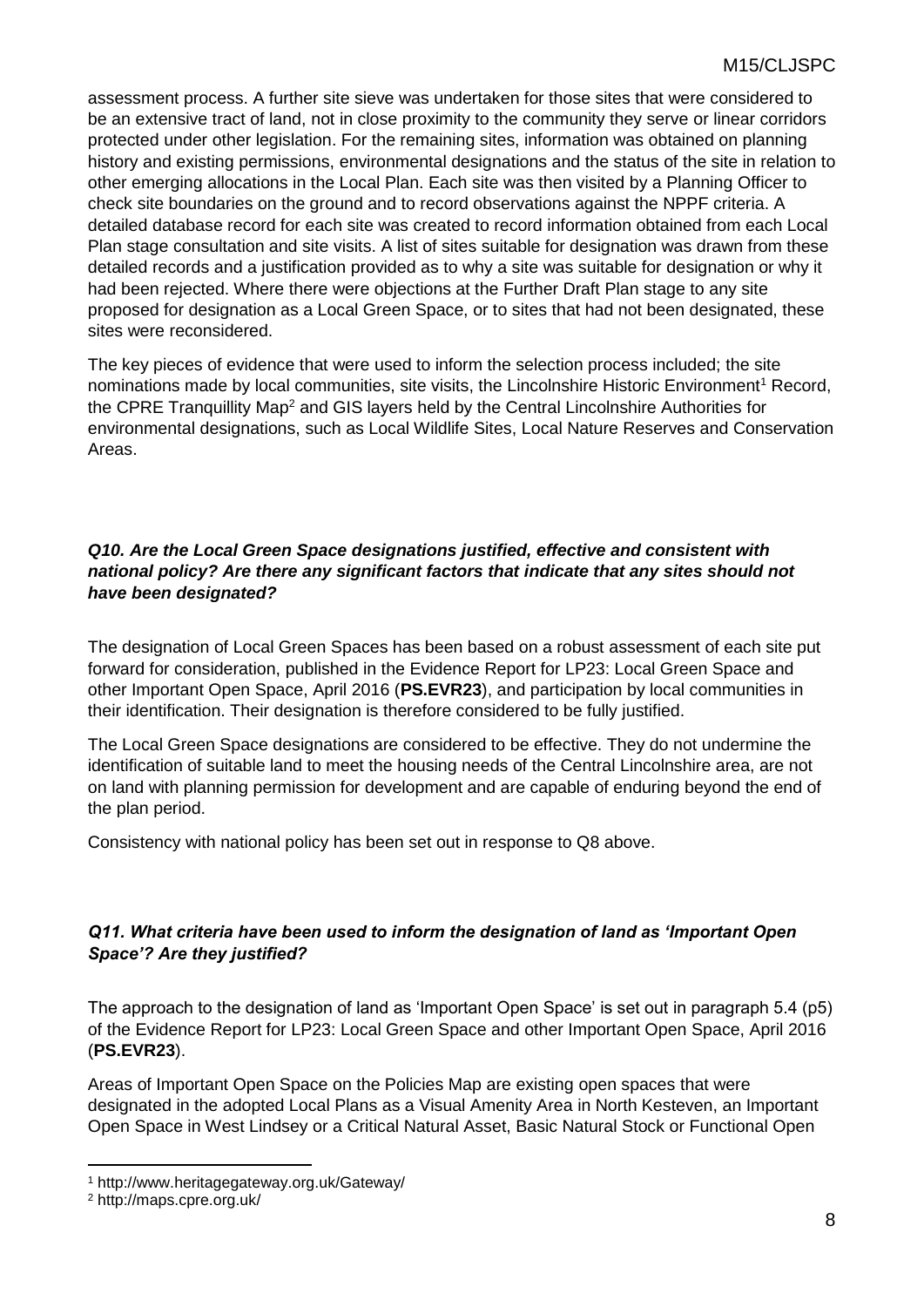Space in the City of Lincoln. These have been merged into one designation of 'Important Open Space' in the Central Lincolnshire Local Plan. These open spaces were designated for one or more of the following reasons:

- Contribution to the open character or appearance of a settlement;
- Open to public view;
- Ecological or landscape value;
- Recreational or social function.

A desk based review was undertaken of these existing open space designations to check 1) whether the status of each site had changed since the adoption of the Local Plan in which they are designated and 2) whether the site was being considered for an alternative allocation in the emerging Central Lincolnshire Local Plan. Only sites where the land use remained open space and were not required for allocation in the Plan were designated as Important Open Space on the Policies Map. As such, the designations are considered to be justified.

#### *Q12. Is the designation of land as 'Important Open Space' consistent with the Framework, which seeks to rule out new development on Local Green Space where the bullet point list at paragraph 77 is satisfied?*

It is considered that the designation of land as 'Important Open Space' is consistent with paragraph 74 of the NPPF, which seeks protection of existing open space, sports and recreation buildings and land. It is not intended that Important Open Spaces have the same status and level of protection as Local Green Spaces, as they have not been put forward by the local community (paragraph 76 of the Framework) or tested against the criteria set out in paragraph 77 of the NPPF. Where an existing Important Open Space was nominated by the local community to be considered for designation as a Local Green Space, it was assessed following the methodology set out in the Evidence Report for LP23: Local Green Space and other Important Open Space, April 2016 (**PS.EVR23**) and as summarised in the response to Q9 above.

#### *Q13. Are there any areas where evidence-based documents recommended inclusion as part of a Local Green Space or Important Open Space that were not taken forward into the Local Plan? If not, why not? Is this justified?*

No. The Committee can confirm that there are no areas where evidence based documents recommended inclusion as part of a Local Green Space or Important Open Space that were not taken forward into the Local Plan. Sites recommended for designation as listed in Appendix 1, Table 2-2 (p5) of **PS.EVR23** are shown on the Local Plan Policies Map.

#### *Q14. What is the justification for including land off Wolsey Way, Lincoln (site CL4432) as part of an area of Important Open Space?*

Land off Wolsely Way is an existing Basic Natural Stock open space designation in the adopted City of Lincoln Local Plan. The site has not been developed for another use since the adoption of the City of Lincoln Local Plan and is not allocated for an alternative use in the Central Lincolnshire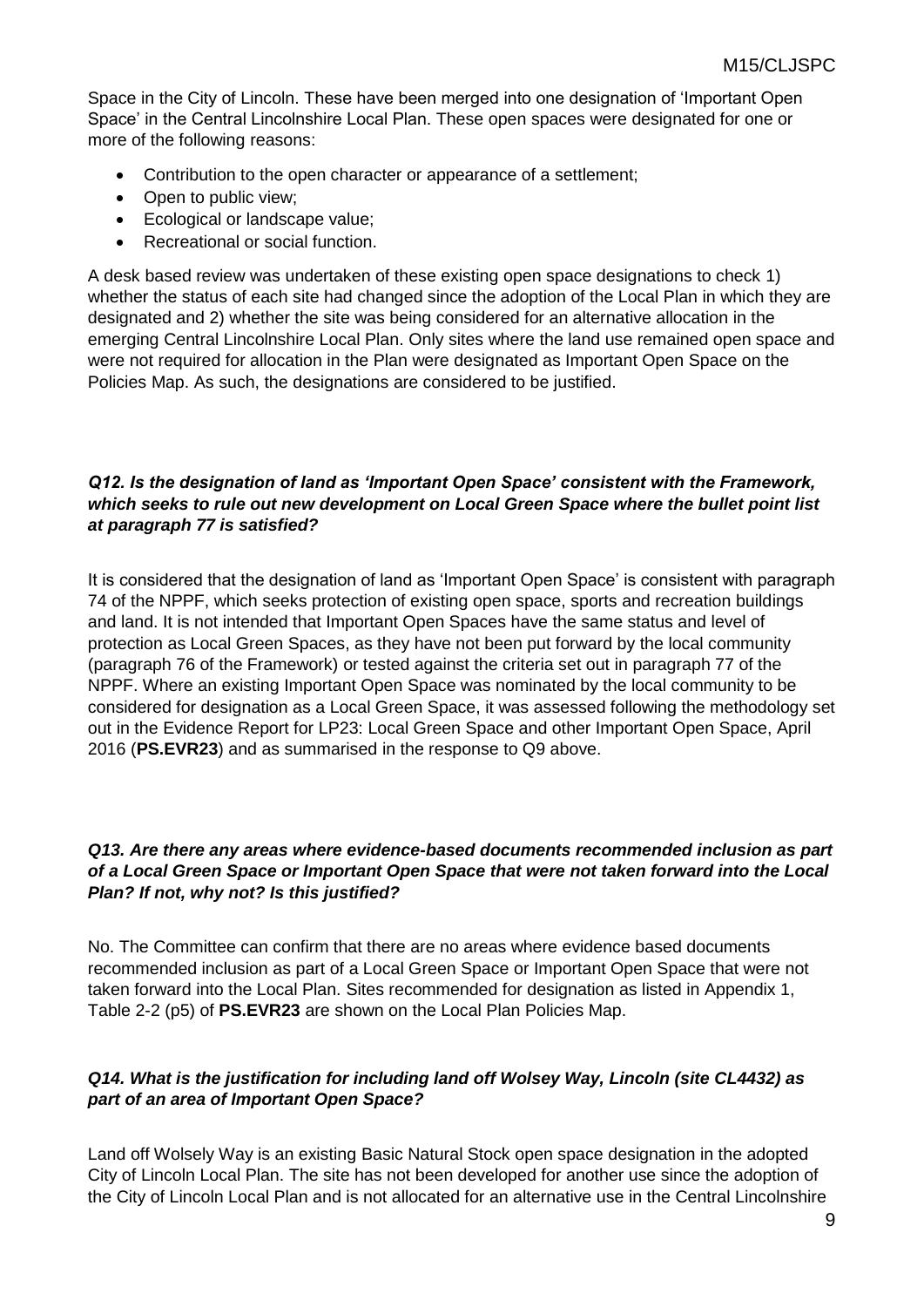Local Plan. It was considered as a reasonable alternative to the preferred residential allocations in Policy LP49 in **PS.EVR48-54** (p160-161) but was rejected for the reasons stated in the Evidence Report. The site therefore continues to be designated in the Central Lincolnshire Local Plan as an Important Open Space on the Policies Map.

#### *Q15. What is the justification for including land to the rear of Riby Road and Woodlands Avenue, Keelby as Important Open Space?*

Land to the rear of Riby Road and Woodlands Avenue, Keelby is an existing Important Open Space designation in the adopted West Lindsey Local Plan. The site boundary as shown on the Policies Map was included as an Important Open Space as it was understood the site had not been developed for another use since the adoption of the West Lindsey Local Plan. The site is not allocated for an alternative use in the Central Lincolnshire Local Plan and wasn't considered as a reasonable alternative, either in whole or part, to the preferred residential allocations set out in Policy LP52.

Since submitting the Plan, and based on further investigation following a representation objecting to the designation, it has come to light that two parts of the site have been developed since the adoption of the West Lindsey Local Plan. The Committee requests a modification (modification Main/SC/30) to the Policies Map so that these areas are removed from the Important Open Space designation, but the remainder of the site remains as an Important Open Space designation. The map is set out at Appendix 1 (as well as in the Modifications document) for ease of reference.

#### *Q16. What is the justification for including land at Ferry Lane/High Street, Skellingthorpe as Important Open Space?*

Land at Ferry Land/High Street Skellingthorpe is an existing Visual Amenity open space designation in the adopted North Kesteven Local Plan. The site has not been developed for another use since the adoption of the North Kesteven Local Plan and is not allocated for an alternative use in the Central Lincolnshire Local Plan. The site wasn't considered as a reasonable alternative to residential allocations in Policy LP52 as the site was not submitted for consideration, either through the Strategic Housing and Economic Land Availability Assessment, or call for sites as part of the Preliminary Draft Local Plan stage. The site therefore continues to be designated in the Central Lincolnshire Local Plan as an Important Open Space on the Policies Map.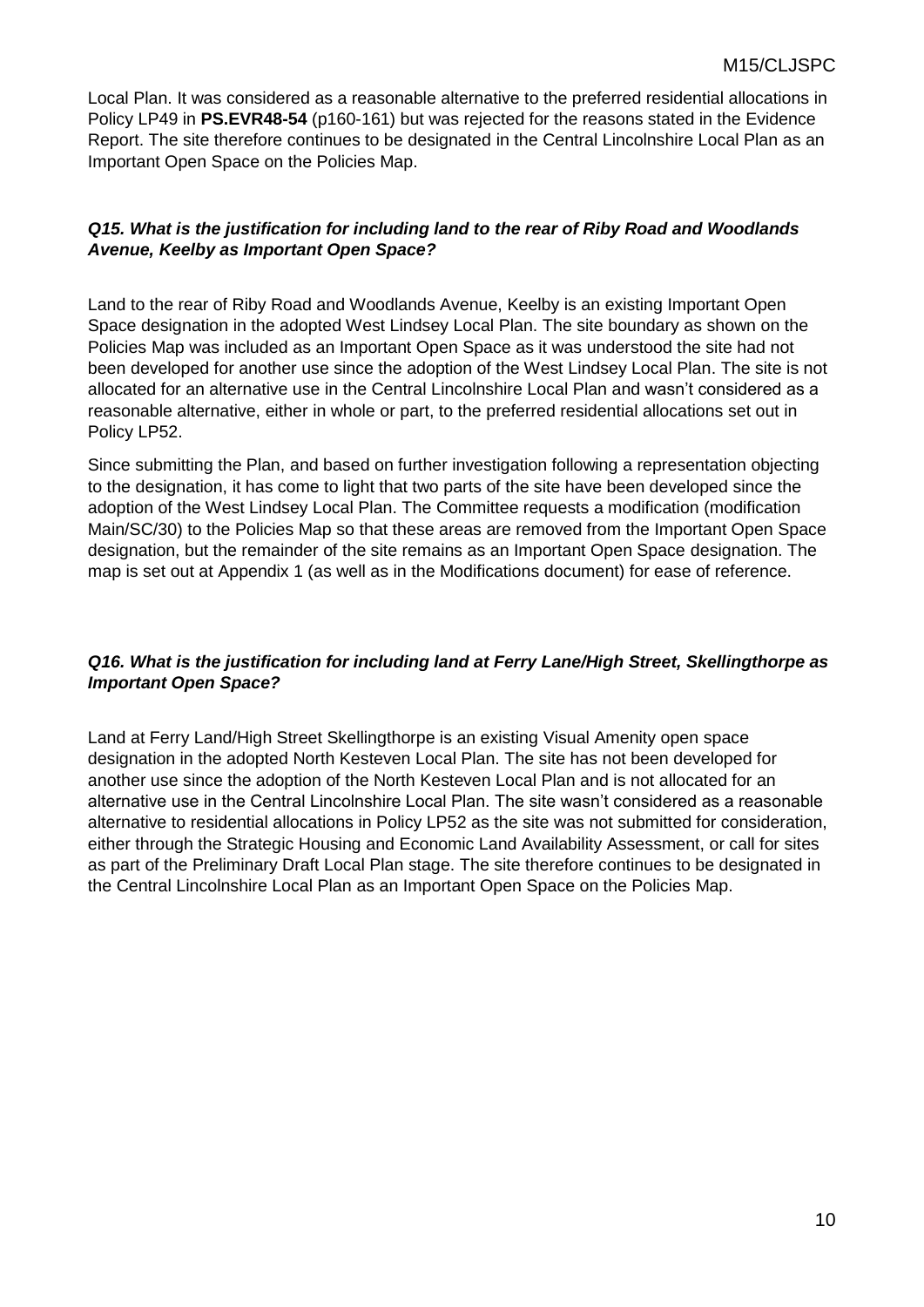#### *Issue 15c – New Open Space, Sports and Recreation Facilities Policy LP24 Q17. What process and/or evidence base has informed the standards in Appendix C of the Plan?*

The main pieces of evidence informing Policy LP24, and the standards in Appendix C, are; the Central Lincolnshire Open Space Audit and Provision Standard Assessment, April 2016 (**E055**) and the Central Lincolnshire Playing Pitch Needs and Assessment, July 2013 (**E054**). These documents are consistent with paragraph 73 of the NPPF, which states that planning policies should be based on "…robust and up-to-date assessments of the needs for open space, sport and recreation facilities and opportunities for new provision".

Further information on the background to the development of the policy is provided in LP24 Creation of New Opens Space, Sports and Recreation Facilities Evidence Report, April 2016 (**PS.EVR24)**.

#### *Q18. Policy LP24 requires development to provide new or enhanced open space, sports and recreation facilities in accordance with standards in Appendix C. Is it justified to seek open space in connection with all development or just housing? Is it justified to seek open space where existing provision is satisfactory?*

The vast majority of new open space provision does relate to the demands required by new occupants of new dwellings. So, yes, the policy should be clear in stipulating that the requirements (and standards of Appendix C) only apply to residential development.

A set of linked modifications (all forming modification Main/SC/31) are therefore proposed:

The second paragraph of the policy amended as follows:

"**Residential d**Development will be required to…"

Likewise, paragraph 5.9.4 should be amended to

"…new **residential** developments…"

And likewise, Appendix C, para 2, should be amended to :

"As a minimum, the strategic aim is for any new **residential** major development (as defined under the Town and Country planning Act (Development Management Procedures) (England) order 2010) providing or having access to open space to the following quantity standards:"

In terms of seeking provision where existing provision is satisfactory, the Open Space Audit identified a need for higher quality and more accessible open space rather than simply a focus on quantitative provision, as has been the approach in the previous Local Plans. For some local communities, improvement to the quality of, or accessibility to, existing open space provision may be more beneficial than providing additional open space. The information contained within the Open Space Audit should be used by developers to identify the current level of provision of each type of open space in the surrounding local area so that new open space relates to the needs of that area. If existing open spaces do not meet the qualitative standards, but quantitative and accessibility standards are met, enhancements to the existing open spaces may be more appropriate than increasing the quantity of open space. This is considered to be a reasonable approach.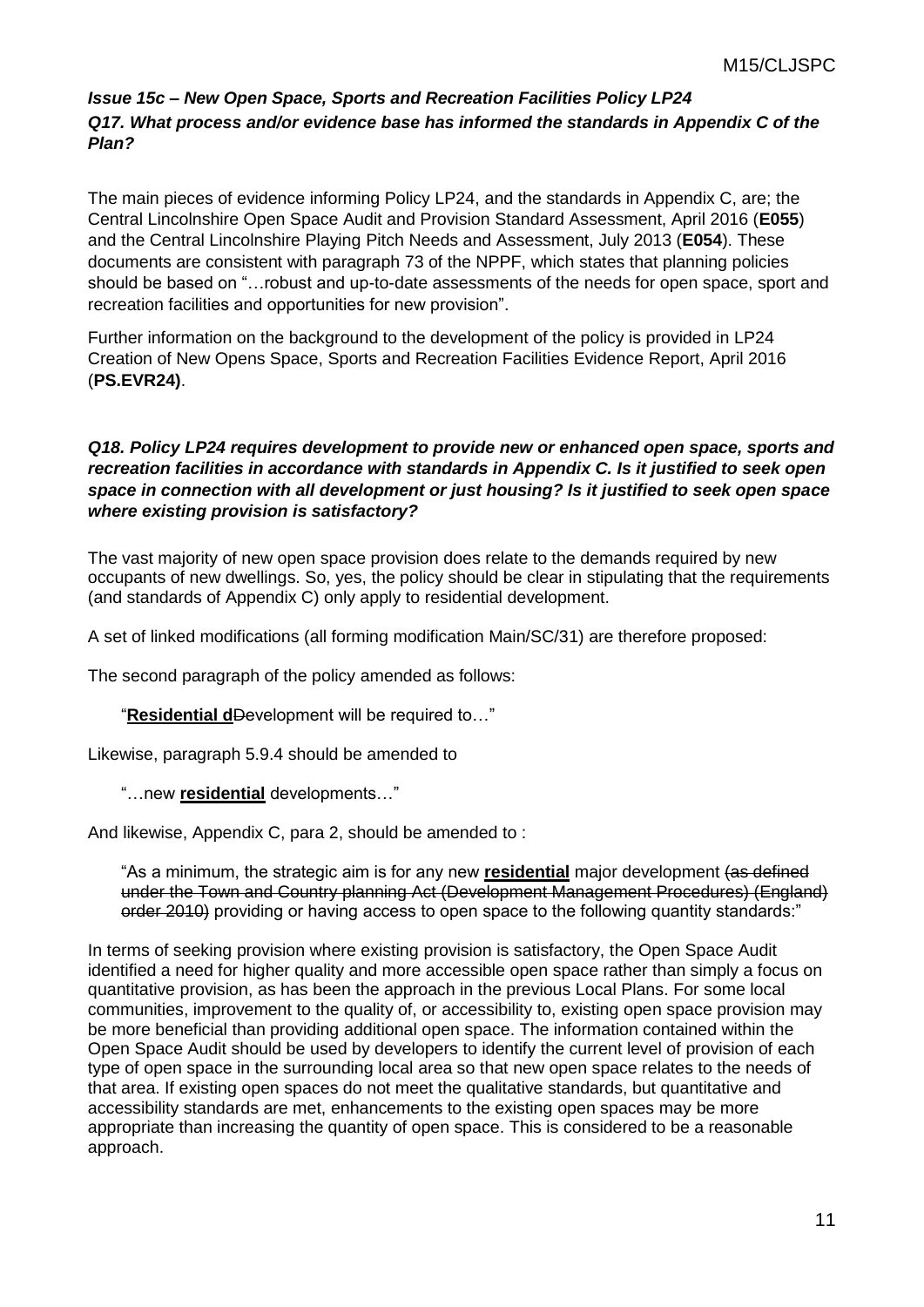How open space standards set out in Appendix C will be applied is outlined in section 12, pages 30-34 of the Central Lincolnshire Developer Contribution Supplementary Planning Document (Officer Working Draft) April 2016 (**E012C**).

Residential requirements are based on an assessment of need and opportunity within the context of the local area in which the development proposal is located, using the population size of the development and the standards of accessibility, quality and quantity set out in Appendix C of the Plan. The draft SPD outlines diagrammatically in paragraph 12.18, p33, the process by which open space requirements will be considered in relation to the standards outlined in Appendix C.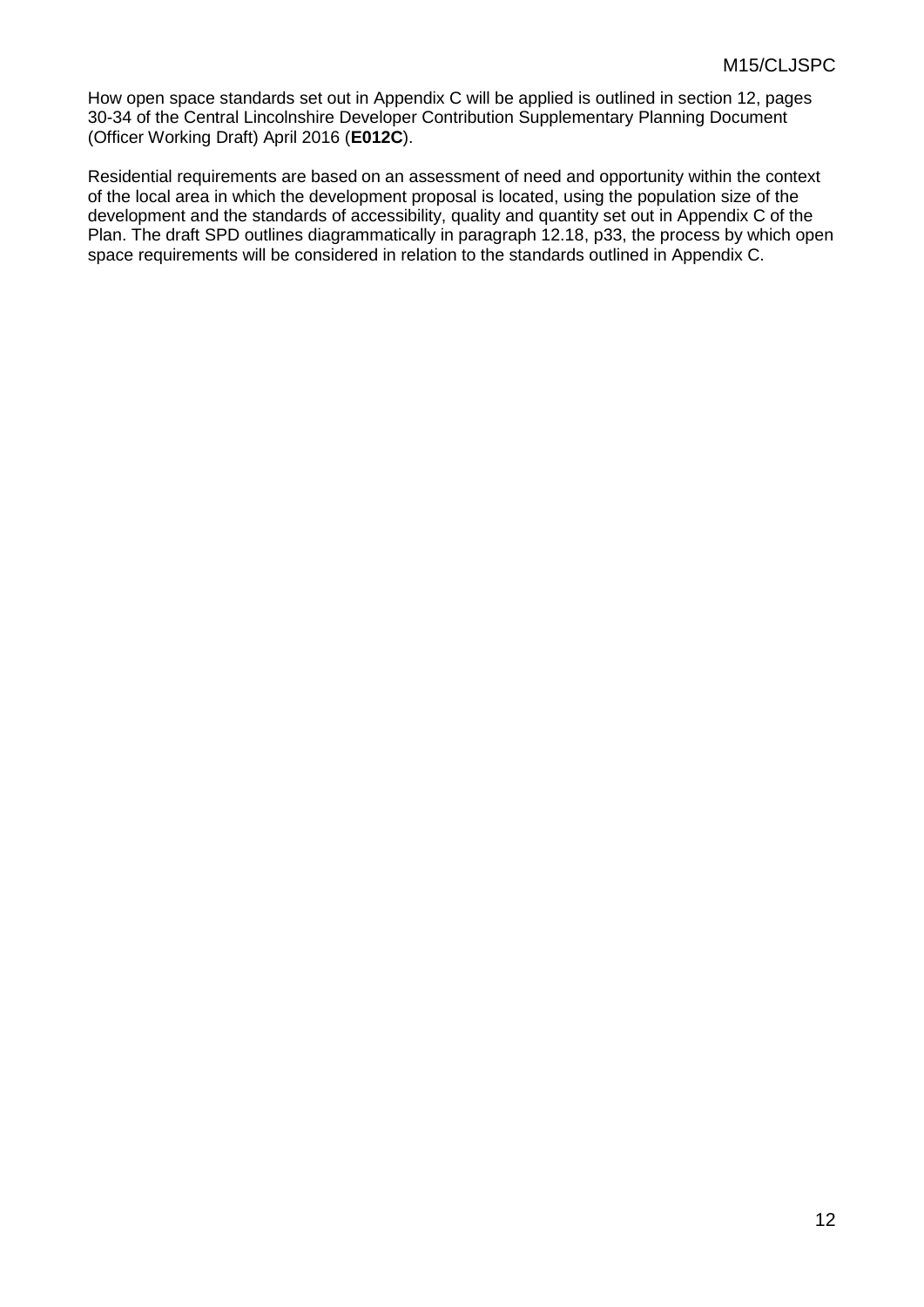#### *Issue 15d Green Infrastructure – Policy LP20*

#### *Q19. Policy LP20 expects development proposals to make contributions towards green infrastructure. Does this relate to all development? If so, is this appropriate and justified even for small scale proposals?*

Policy LP20 relates to all development, as it is considered that both residential and non-residential development, and at every scale, from individual buildings (or even extensions to existing buildings) through to strategic developments sites, such as Sustainable Urban Extensions, has the potential to make a contribution to providing, enhancing and/or managing green infrastructure. For example, even a small house extension could provide bat or bird boxes, or a roof pitch suitable for swallow nests, or the provision of a native hedge or tree. The list is endless, and can be extremely cheap to implement, yet make an important contribution.

The wording of the policy is considered to be sufficiently clear that the expectation on developers will be contributions that are proportionate to the scale of the development proposed. However, as advised by the NPPG at paragraph 032 (Reference ID: 8-032-2160211) what is expected in terms of securing and funding green infrastructure will need to be assessed on a case by case basis taking into account individual circumstances. A Developer Contributions SPD (see **E012C** for the latest version) is currently being prepared which sets out additional guidance on potential green infrastructure requirements in relation to different size residential schemes (section 12, p30) and non-residential schemes (para 12.5, p31).